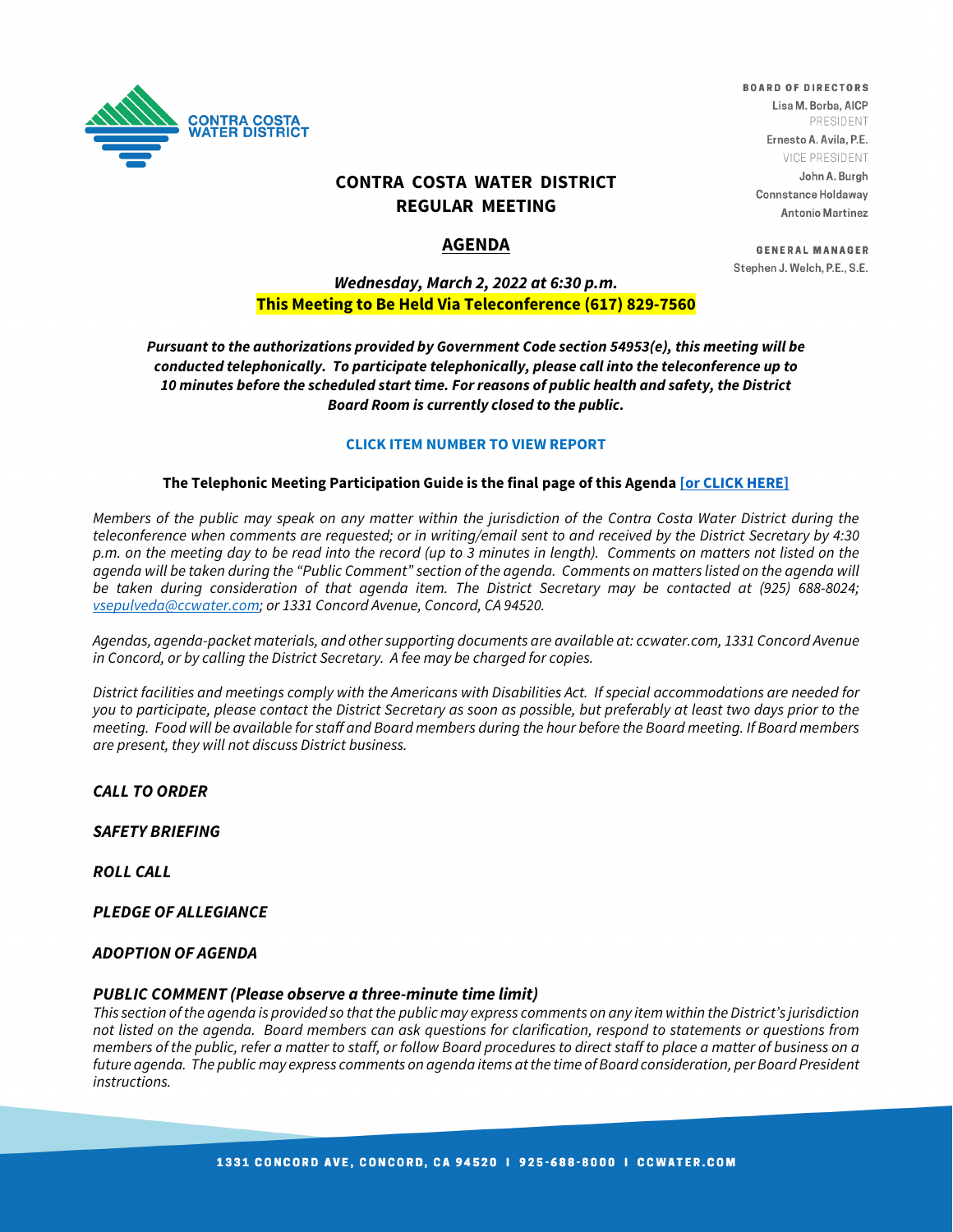### *CONSENT CALENDAR*

*The following items have been reviewed by the General Manager. To his knowledge, there is no opposition to the action. The items can be acted on in one consolidated motion as recommended or may be removed from the Consent Calendar and separately considered at the request of any person.*

- [1.](https://www.ccwater.com/DocumentCenter/View/10826/1_2022-Calendar-of-Board-Future-Services) Approve Directors' Services/Business and Travel Expenses
	- a. Future Services March 2022
- [2.](https://www.ccwater.com/DocumentCenter/View/10827/2_020222-Board-Meeting-Minutes) Approval of February 2, 2022 meeting minutes
- [3.](https://www.ccwater.com/DocumentCenter/View/10828/3---03-03-22-Warrant-Register-Packet) Approve the Warrant Register dated March 3, 2022.
- [4.](https://www.ccwater.com/DocumentCenter/View/10829/4_Teleconference-Extension) Adopt Resolution No. 22-006 authorizing the extension of teleconference meetings, pursuant to Government Code section 54953(e), effective through April 1, 2022.
- [5.](https://www.ccwater.com/DocumentCenter/View/10830/5_Sole-Source-for-Bollman-WTP) Authorize Sole Source and Pre-Purchase of Sludge Collector Equipment for the Bollman Water Treatment Plant
	- a. Adopt Resolution No. 22-007 making findings and authorizing sole source procurement of sludge collector equipment; and
	- b. Authorize a purchase agreement with Brentwood Industries, Inc. for sludge collector equipment for a total amount not to exceed \$339,889.

### *ACTION*

- [6.](https://www.ccwater.com/DocumentCenter/View/10831/6_LAFCO-Nomination) Adopt Resolution No. 22-008 placing a nomination for Antonio Martinez as a candidate for the Contra Costa Local Agency Formation Commission Special District Seat.
- [7.](https://www.ccwater.com/DocumentCenter/View/10832/7_Emergency-Declaration) Cease Declaration of Local Emergency Related to COVID-19 Pandemic and Authorize Emergency Purchases and Services
	- a. Adopt Resolution No. 22-009, ending the proclaimed existence of a local emergency resulting from the COVID-19 pandemic and rescinding Resolution No. 22-003;
	- b. Approve an additional \$100,000 in authority with Koa Hills Consulting LLC for ongoing consulting services on the District's Financial Information System; and
	- c. Authorize purchase of three light duty vehicles from Towne Ford in the amount of \$156,945 (not including tax, fees, and delivery).
- [8.](https://www.ccwater.com/DocumentCenter/View/10833/8_Adoption-of-FY23-32-CIP) Adopt the Capital Improvement Program and Financial Plan for Fiscal Years 2023-2032. [\[Draft 2023 CIP Document\]](https://www.ccwater.com/DocumentCenter/View/10718/2023-2032-CIP-Board-Draft)
- [9.](https://www.ccwater.com/DocumentCenter/View/10834/9_Redistricting-Map-Review) Redistricting Draft Plan Review and Initial Direction
	- a. Conduct a public hearing to provide information and receive comments on the District's redistricting process; and
	- b. Review proposed voting area maps based on 2020 Decennial Census results and provide direction for final proposed voting area map to be considered for adoption on March 16, 2022.

### *DISCUSSION AND INFORMATION*

 $10.$  Receive and comment on the statewide water policy update.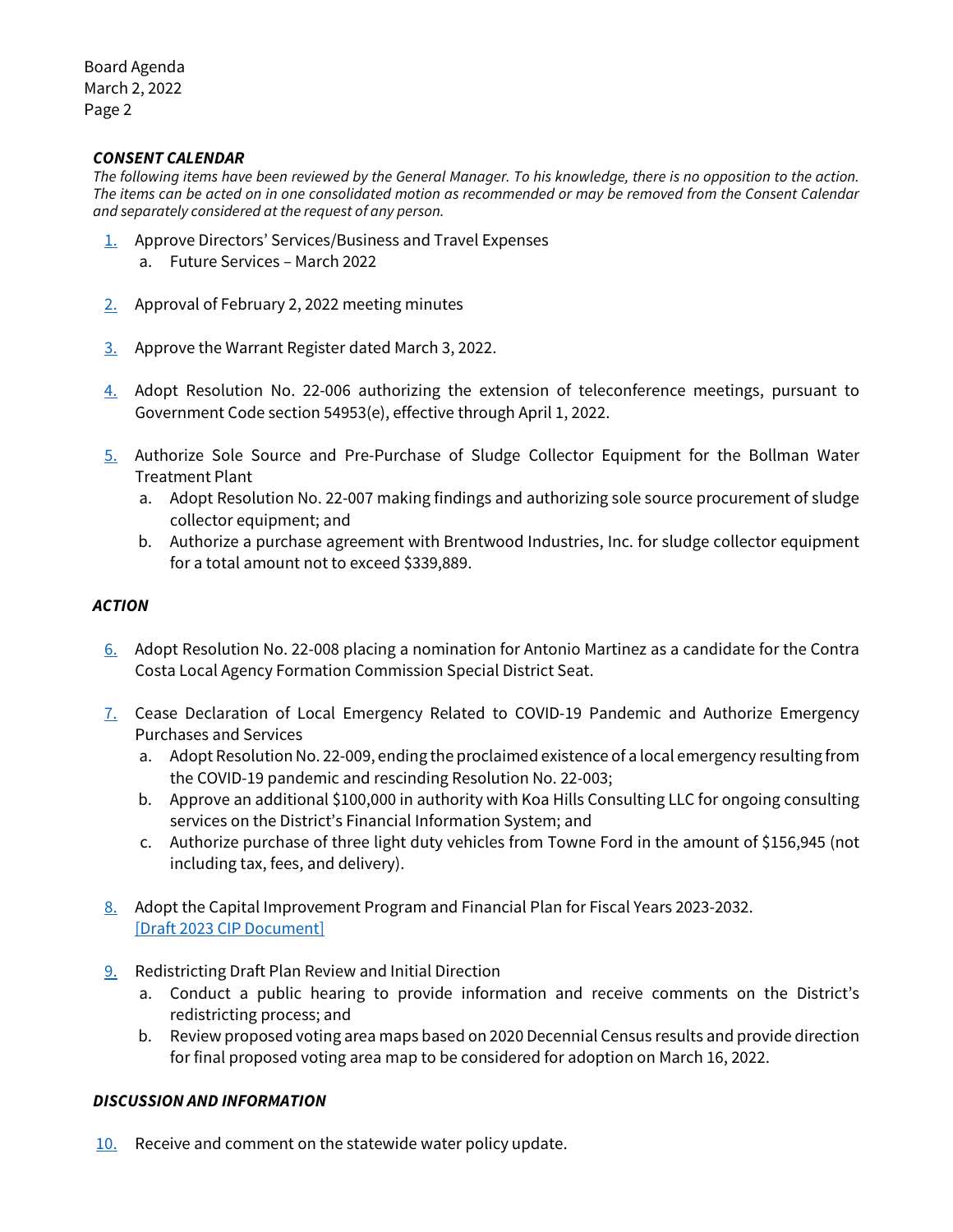### *REPORTS FOR DISCUSSION*

- [11.](https://www.ccwater.com/DocumentCenter/View/10836/11_Finance-Committee-Post-Meeting-Report_Board-of-Directors) Committee Report(s): a. Finance Committee Post Meeting Report (1/28/22)
- 12. Schedule Future Meeting Dates and Times

### *REPORTS*

- 13. General Manager
- 14. Legal Counsel
- 15. Board Members

### *CLOSED SESSION*

16. Conference with Legal Counsel - Existing litigation pursuant to paragraph (1) of subdivision (d) of Section 54956.9: Fred Simon v. Contra Costa Water District; Contra Costa Superior Court, Case No. C20- 01382

## *RECONVENE FROM CLOSED SESSION*

17. Report on Closed Session

### *ADJOURNMENT*

The next regular meeting of the Board of Directors will be on Wednesday, March 16, 2022 commencing at 6:30 p.m. via teleconference.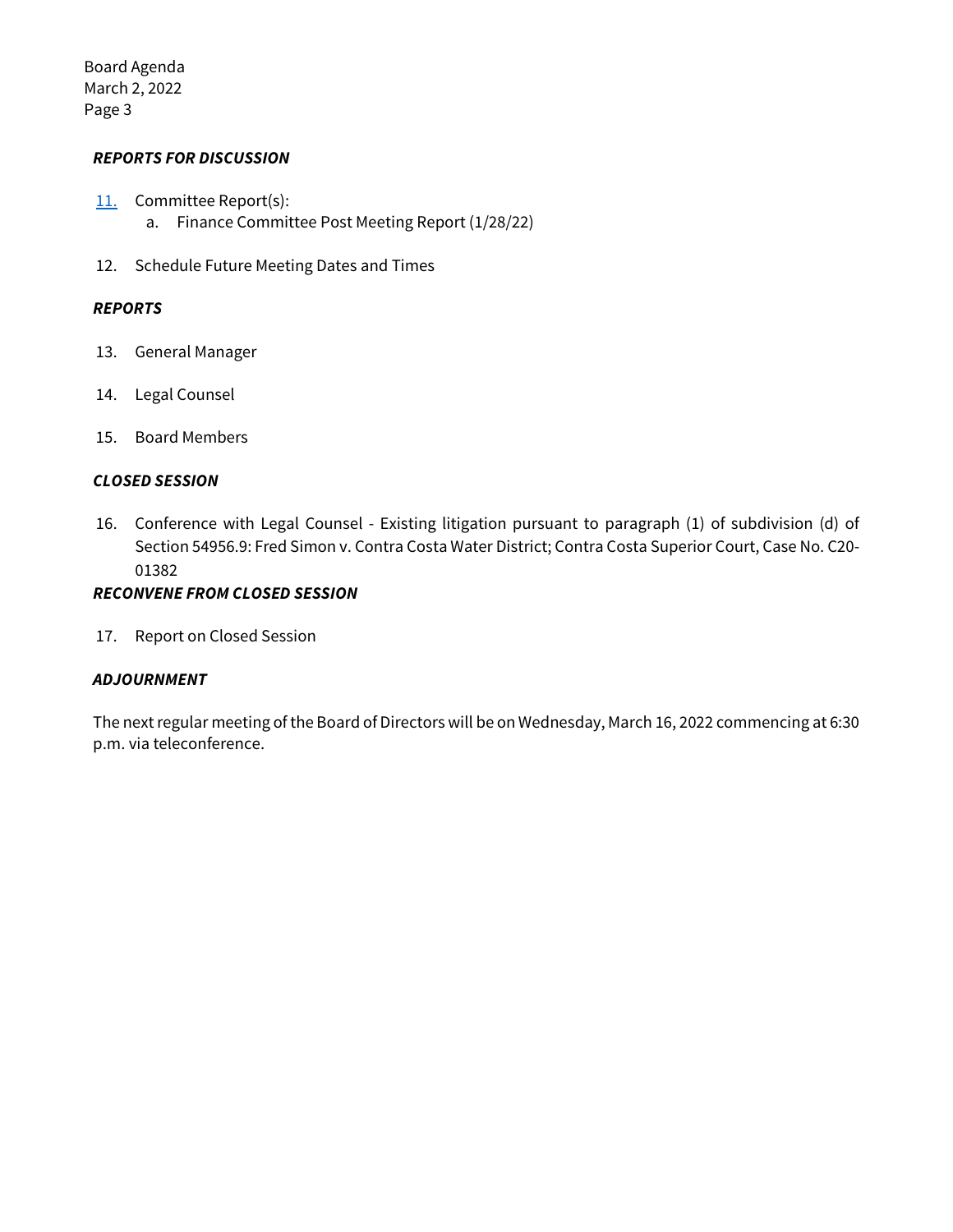|                                                                                                                                                                                                                         | <b>March 2022</b>     |                               |
|-------------------------------------------------------------------------------------------------------------------------------------------------------------------------------------------------------------------------|-----------------------|-------------------------------|
| Mayor's Conference                                                                                                                                                                                                      | March 3 – 6:30 a.m.   | Teleconference                |
| Los Vaqueros Joint Powers Authority<br><b>Board Meeting</b>                                                                                                                                                             | March 9 - 9:30 a.m.   | Teleconference                |
| Operations and Engineering Committee                                                                                                                                                                                    | March 10 - 3:30 p.m.  | Teleconference (617) 941-8263 |
| Board of Supervisors - Transportation,<br>Water & Infrastructure Committee                                                                                                                                              | March 14 – 9:00 a.m.  | Teleconference                |
| East Bay Leadership Council (EBLC)<br>Water & Environment Task Force                                                                                                                                                    | March 15 - 8:30 a.m.  | Teleconference                |
| <b>CCWD Board Meeting</b>                                                                                                                                                                                               | March 16 - 6:30 p.m.  | Teleconference (617) 829-7560 |
| California Special Districts Assn., Contra<br>Costa Chapter                                                                                                                                                             | March 21 - 10:00 a.m. | Teleconference                |
| Sacramento Legislative Visits                                                                                                                                                                                           | TBD                   | <b>TBD</b>                    |
| Special Board Meeting - Board Study<br>Session                                                                                                                                                                          | March 25 – 8:30 a.m.  | Teleconference (617) 829-7560 |
| Note: This meeting schedule includes meetings where two or more members of the Board may be in attendance<br>and District holidays. The schedule may be changed without notice. For the latest information and agendas, |                       |                               |

*contact the District Secretary at (925) 688-8024.*